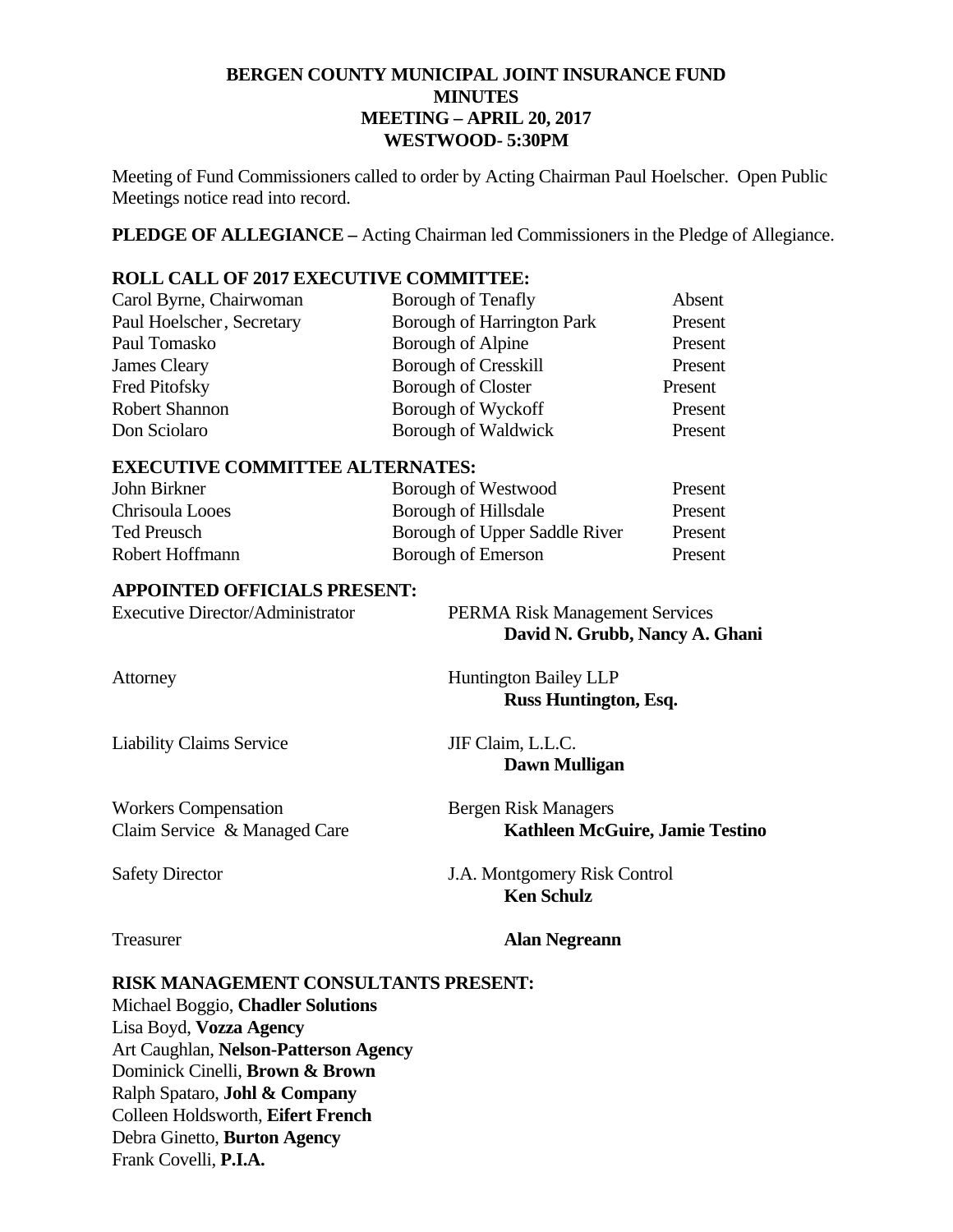**MINUTES:** Open and Closed Minutes of March 16, 2017.

#### **MOTION TO APPROVE OPEN AND CLOSED MINUTES OF MARCH 16, 2017:**

|                           | Moved:                 | <b>Commissioner Tomasko</b>                   |
|---------------------------|------------------------|-----------------------------------------------|
|                           | Second:                | <b>Commissioner Pitofsky</b>                  |
|                           | <b>Roll Call Vote:</b> | 9 Ayes $-$ 0 Nays $-$ 1 Abstain (Commissioner |
| $\mathbf{L}_{\mathbf{Q}}$ |                        |                                               |

Hoelscher)

#### **CORRESPONDENCE:**

**CAROL BYRNE RETIREMENT –** Included in the agenda was correspondence from Chairwoman Carol Byrne announcing her retirement as of June  $1<sup>st</sup>$  as Tenafly's Fund Commissioner and retirement as of June  $30<sup>th</sup>$  as Tenafly's Tax Assessor. Acting Chairman Hoelscher said Chairwoman Byrne is a tremendous asset to the organization and will be missed. Executive Director said a presentation will be made at the June MEL and JIF meetings honoring the Chairwoman's service.

#### **RESOLUTION - EXECUTIVE SESSION FOR CERTAIN SPECIFIED PURPOSES PERSONNEL - SAFETY AND PROPERTY OF PUBLIC- LITIGATION**

| All Persons must vacate the room for this portion of the meeting unless they |
|------------------------------------------------------------------------------|
| Fall into one of the following categories:                                   |
| <b>Fund Commissioner</b>                                                     |
| <b>Executive Committee Member</b>                                            |
| <b>Risk Manager</b>                                                          |
| <b>Fund Professional</b>                                                     |
| All persons present must have a signed confidentiality on file. Blank        |
| Confidentiality statements are available from the Secretary.                 |

#### **MOTION TO RE-OPEN:**

Motion: Commissioner Cleary Second: Commissioner Pitofsky Vote: Unanimous

# **MOTION TO ACCEPT AND APPROVE THE PARS AS PRESENTED IN EXECUTIVE SESSION:**

 Motion: Commissioner Sciolaro Second: Commissioner Hoffmann Roll Call Vote: 10 Ayes - 0 Nays

### **COMMITTEE REPORTS:**

**SAFETY COMMITTEE: CAROL BYRNE, CHAIR:** Included in the agenda were the minutes from the April 11, 2017 meeting for information. Safety Consultant said feedback was provided on the annual safety breakfast and reported the  $2<sup>nd</sup>$  regional training would be conducted as a webinar on Management of Special Events.

### **EXECUTIVE DIRECTOR:**

**DUE DILIGENCE REPORTS:** Monthly reports submitted to the Executive Committee including monthly Financial Fast Track, Loss Ratio, Lost Time Accident Frequency, Investment Summary and Rate Comparison, Expected Loss Ratio by Town Report and the Claim Activity Report.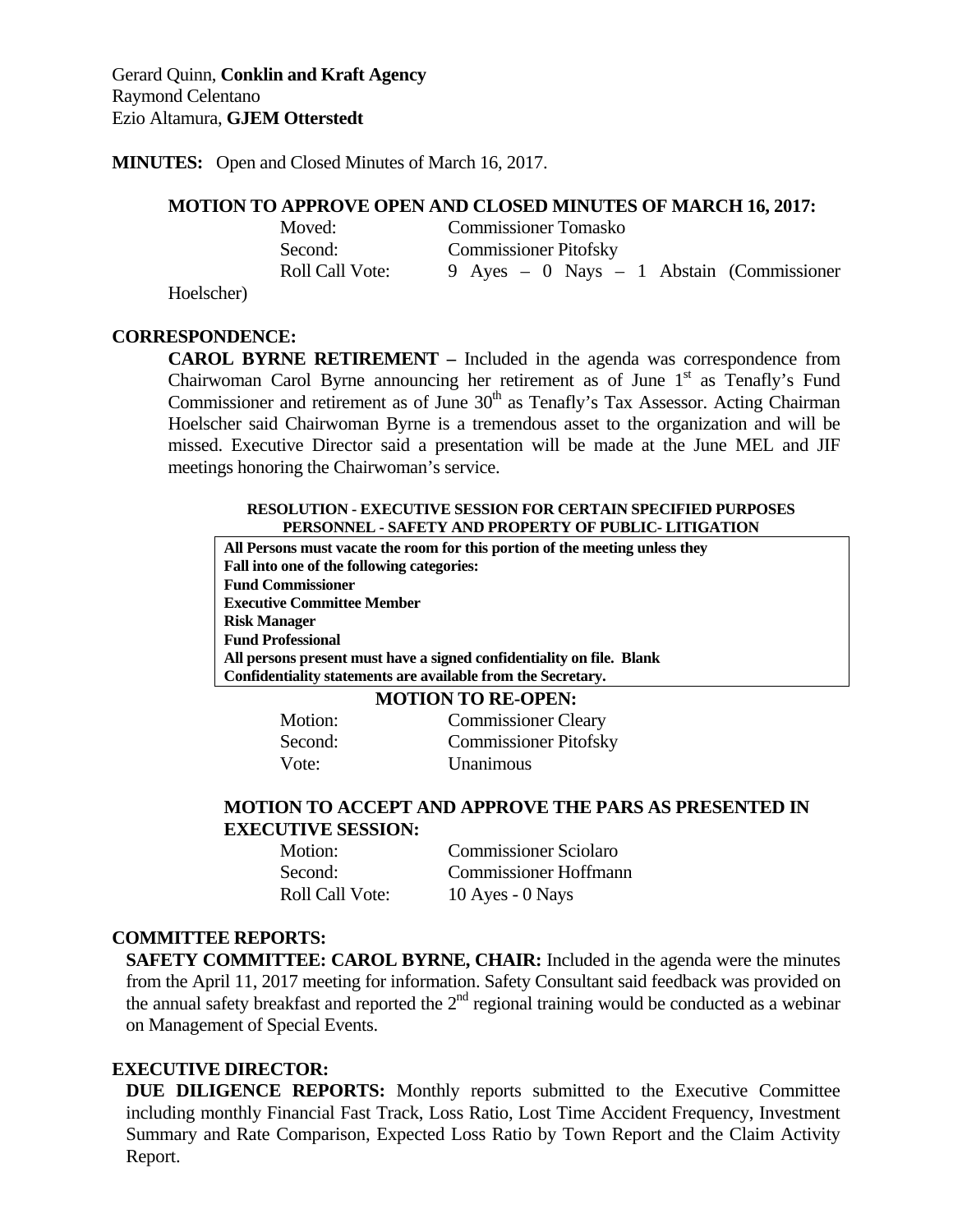Executive Director reviewed the Financial Fast Track as of February 28, 2017 and said the fund's statutory surplus stands at \$4.2 million. Executive Director reviewed the Lost Time Accident Frequency as of February 28, 2017 and said the fund's rate is 1.38, which is running slightly higher when compared to last year's rate of 1.14 and noted the February figures are still too green to forecast a trend.

**SEWER BACKUP CLAIMS:** Enclosed in the agenda was a listing of sewer backup claims for the period of January 1, 2017 through March 31, 2017. Also enclosed was Resolution 12-17 authorizing the assessments related to these claims.

# **MOTION TO ADOPT RESOLUTION 12-17 CERTIFYING ADDITIONAL ASSESSMENT FOR SEWER BACK-UP BILLINGS FOR THE PERIOD OF JANUARY 1, 2017 THROUGH MARCH 31, 2017:**

| Motion:                | <b>Commissioner Sciolaro</b> |
|------------------------|------------------------------|
| Second:                | <b>Commissioner Pitofsky</b> |
| <b>Roll Call Vote:</b> | 10 Ayes - $0$ Nays           |

**AGGREGATE LOSS FUND CONTINGENCY:** Executive Director said beginning with the 2016 Fund year, the MEL implemented a Retrospective Rating Program. The MEL billed member JIFs only 85% of its expected claims fund and will bill balance to the JIFs that exceed that amount. Additional billing will be capped at 100%, 115% or 125% - which was determined based on the JIF's claims experience. Executive Director said for 2016 and 2017, the Bergen JIF's cap is 100% of the expected claims fund. The Bergen JIF funded this corridor in each year's budget.

Executive Director said as a result of the audit process, a recommendation was made to document this procedure. Enclosed in the agenda was a resolution authorizing the creation of an aggregate loss fund contingency account and the transfer of the funding collected with the 2016 and 2017 assessments.

# **MOTION TO ADOPT RESOLUTION 13-17 CREATING THE AGGREGATE LOSS FUND CONTINGENCY ACCOUNT:**

| Motion:                | <b>Commissioner Pitofsky</b> |
|------------------------|------------------------------|
| Second:                | <b>Commissioner Hoffmann</b> |
| <b>Roll Call Vote:</b> | 10 Ayes - $0$ Nays           |

**2017 RISK MANAGEMENT PLAN – AMENDMENTS:** Executive Director said the 2017 Risk Management Plan was originally adopted at the January Reorganization meeting. Subsequent to that time, a few corrections have been made and the new excess limits for cyber liability have been included. Enclosed in Appendix II of the agenda was the amended Risk Management Plan with changes highlighted for reference.

### **MOTION TO ADOPT THE AMENDED 2017 RISK MANAGEMENT PLAN:**

| Motion:         | <b>Commissioner Tomasko</b>  |
|-----------------|------------------------------|
| Second:         | <b>Commissioner Pitofsky</b> |
| Roll Call Vote: | 10 Ayes - $0$ Nays           |

**2017 MEL & MR HIF EDUCATIONAL SEMINAR:** The  $7<sup>th</sup>$  annual seminar is scheduled for Friday, April 21st, beginning at 9:00 AM at the National Conference Center in East Windsor, NJ. The seminar qualifies for an extensive list of Continuing Educational Credits including CFO/CMFO, Public Works, Clerks, Insurance Producers and Purchasing Agents. There is no fee for employees and insurance producers associated with MEL and MR HIF members as well as personnel who work for service companies that are engaged by MEL member JIFs and MR HIF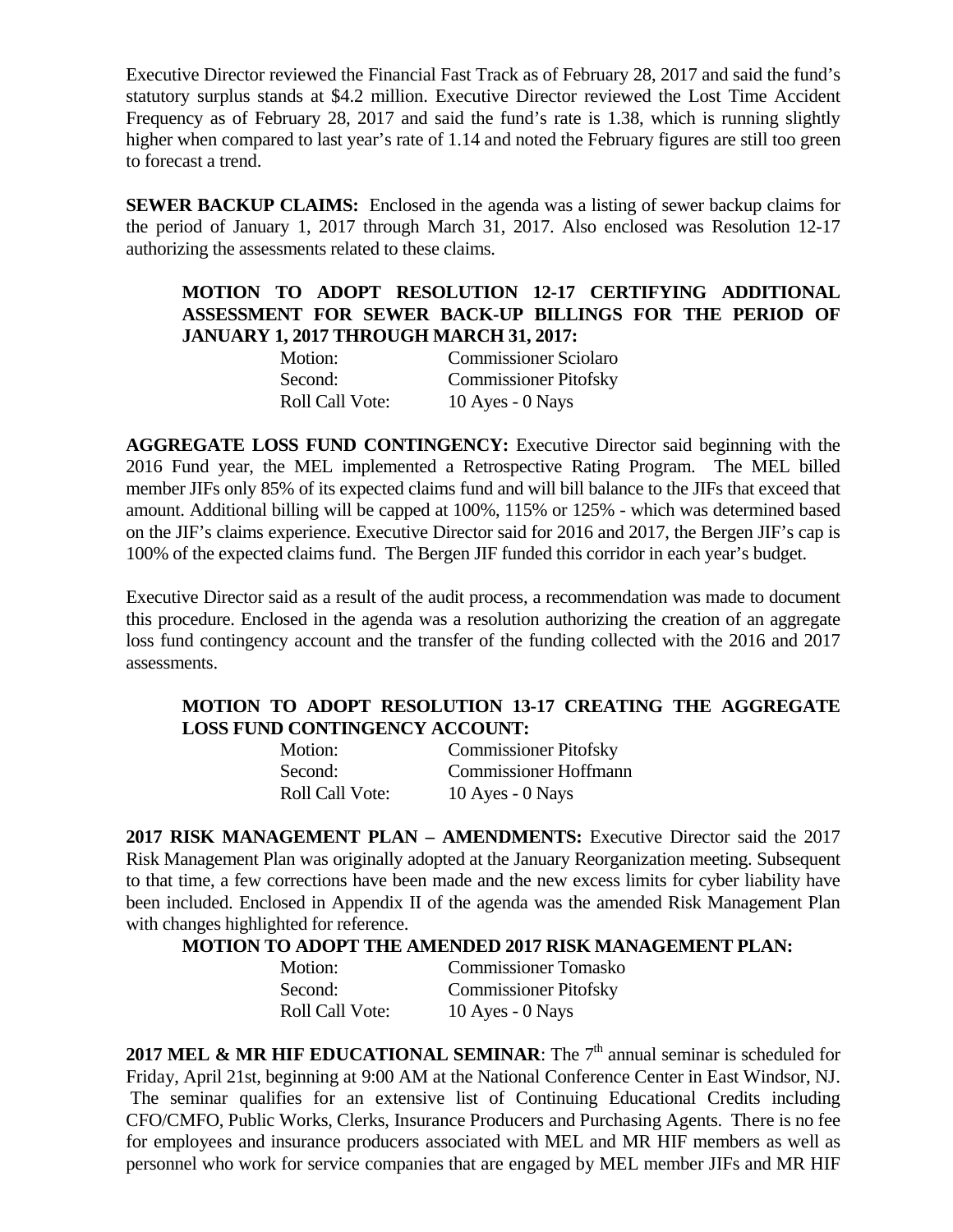member HIFs. Enclosed in the agenda was the enrollment form for those that have not yet registered and wish to attend. Executive Director said there are 180 registered participants to date.

**MEL RISK MANAGEMENT CONSULTANT ACCREDITATION PROGRAM:** Executive Director said the MEL is instituting a program to recognize the MEL's numerous experienced RMCs and train new staff. Producers who complete this program may use the designation "MEL Accredited Risk Management Consultant". To achieve accreditation, a RMC must complete the four all day sessions that will be conducted over a six month period. Each session will be held twice – once in Jamesburg at the Forsgate County Club (Exit 8A) and once at the Conner Strong and Buckelew Headquarters facility in Marlton (Exit 4). The program is also eligible for producer continuing education credits. The fee is a nominal \$500 payable to the Municipal Excess Liability Joint Insurance Fund. Enclosed in the agenda was the registration form and the agenda.

**CYBER LIABILITY INSURANCE TWO-PART WEBINAR SERIES:** The JIF purchases its primary cyber liability coverage from XL Catlin. XL Catlin has put together a two-part insurance webinar series. Enclosed in the agenda was a copy of the announcement, including registration information, which was emailed to all Fund Commissioners and Risk Managers.

Commissioner Shannon said he participated in the 1<sup>st</sup> online Cyber Security webinar and noted it was an excellent, informative and timely program.

**ELECTED OFFICIALS TRAINING COURSE:** As a reminder, to supplement live presentations of this year's Elected Officials seminar, the MEL has an online version available to members. The deadline to complete the training for applicable credit is May 1, 2017.

A \$250 credit will be earned for local elected officials, the municipal manager/administrator, authority commissioners and authority executive directors that participate in an online or instructor led session. The maximum credit is 25% of a member's workers' compensation claims fund assessment. Enclosed in the agenda were the directions to take the class online.

**2017 FINANCIAL DISCLOSURES:** Commissioners should anticipate the online filing of the Financial Disclosure forms as both a JIF Commissioner, as well as, any municipal related positions that require filing. The Division of Local Government Services distributed a notice on 4/13/17 with filing instructions indicating a deadline of April 30, 2017 to file; however, the Local Finance Board has noted they expect to delay enforcement of the statutory deadline until May 30, 2017.

Executive Director's Report Made Part of Minutes.

# **TREASURER:**

**REPORT:** The Treasurer Cash and investments as of March 31, 2017 were distributed for information. Fund Treasurer said the  $2<sup>nd</sup>$  quarter assessments were due by April 30<sup>th</sup> with a grace period of May  $15<sup>th</sup>$ .

| <b>CLOSED</b>     | 270.00         |
|-------------------|----------------|
| <b>TOTAL 2016</b> | 30,627.66      |
| <b>TOTAL 2017</b> | 2,279,986.91   |
| <b>TOTAL</b>      | \$2,310,884.57 |

# **Approving Payments Of April 2017 Vouchers Resolution 14-17**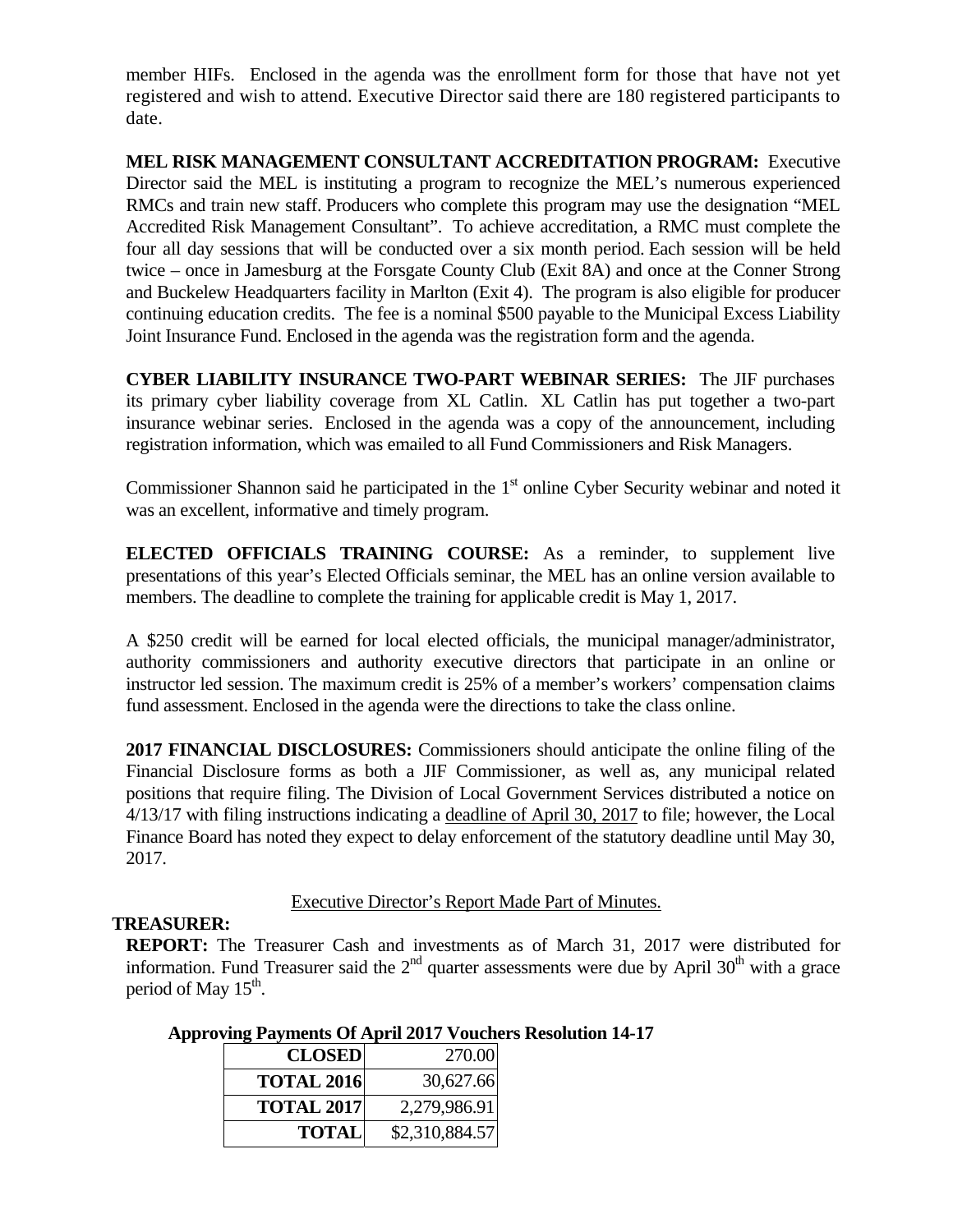**Confirmation Of March 2017 Claims Payments/Certification Of Claims Transfers:** 

| 2013         | 15,478.71    |
|--------------|--------------|
| 2014         | 48,244.30    |
| 2015         | 173,607.80   |
| 2016         | 203,392.31   |
| 2017         | 227,062.22   |
| <b>TOTAL</b> | \$667,785.34 |

# **MOTION TO APPROVE RESOLUTION 14-17 VOUCHER LIST FOR APRIL 2017 AND APPROVE CERTIFICATION OF CLAIMS/CONFIRMATION OF CLAIM PAYMENTS FOR THE MONTH OFMARCH 2017:**

| Motion: | <b>Commissioner Cleary</b>                |
|---------|-------------------------------------------|
| Second: | <b>Commissioner Hoffmann</b>              |
| Vote:   | $10$ Ayes $-0$ Nays                       |
|         | Treasurer's Reports Made Part of Minutes. |

### **FUND ATTORNEY**:

**REPORT:** Fund Attorney said there was nothing to report for the month.

#### **UNDERWRITING MANAGER:**

**LIST OF CERTIFICATES ISSUED:** Included as part of the report was a List of Certificates issued for the period of 2/22/17 to 3/21/17.

#### **SAFETY DIRECTOR:**

**REPORT:** Safety Director's report was included in the agenda for review. Report included March activities, upcoming MSI classes in the area, a Safety Director message on Internet Purchase Safe Zones, a bulletin on Take Your Daughters and Sons to Work Day and a notice/login access for an online distracted driving course. In addition, a flyer was distributed regarding access to the online courses for camp counsellor training.

Lastly, Safety Consultant said on behalf of J.A. Montgomery, he thanked Chairwoman Byrne for her service and expressed best wishes on her upcoming retirement.

#### Monthly Activity Report Made Part of Minutes.

### **MANAGED CARE:**

**REPORT:** Managed Care Provider reviewed the March report, which was included in the agenda. The report indicated a saving of 66% for the month and 62% since inception. Monthly Activity Report Part of Minutes.

#### **CLAIMS:**

**REPORT:** Included in the agenda was a report of new case law pertaining to public entities.

#### Monthly Activity Report Part of Minutes.

#### **OLD BUSINESS:**

NONE

#### **NEW BUSINESS:**

**EMERSON:** Commissioner Hoffmann wished to thank Ken Schulz, Safety Consultant, for his assistance and guidance with respect to an Emerson project.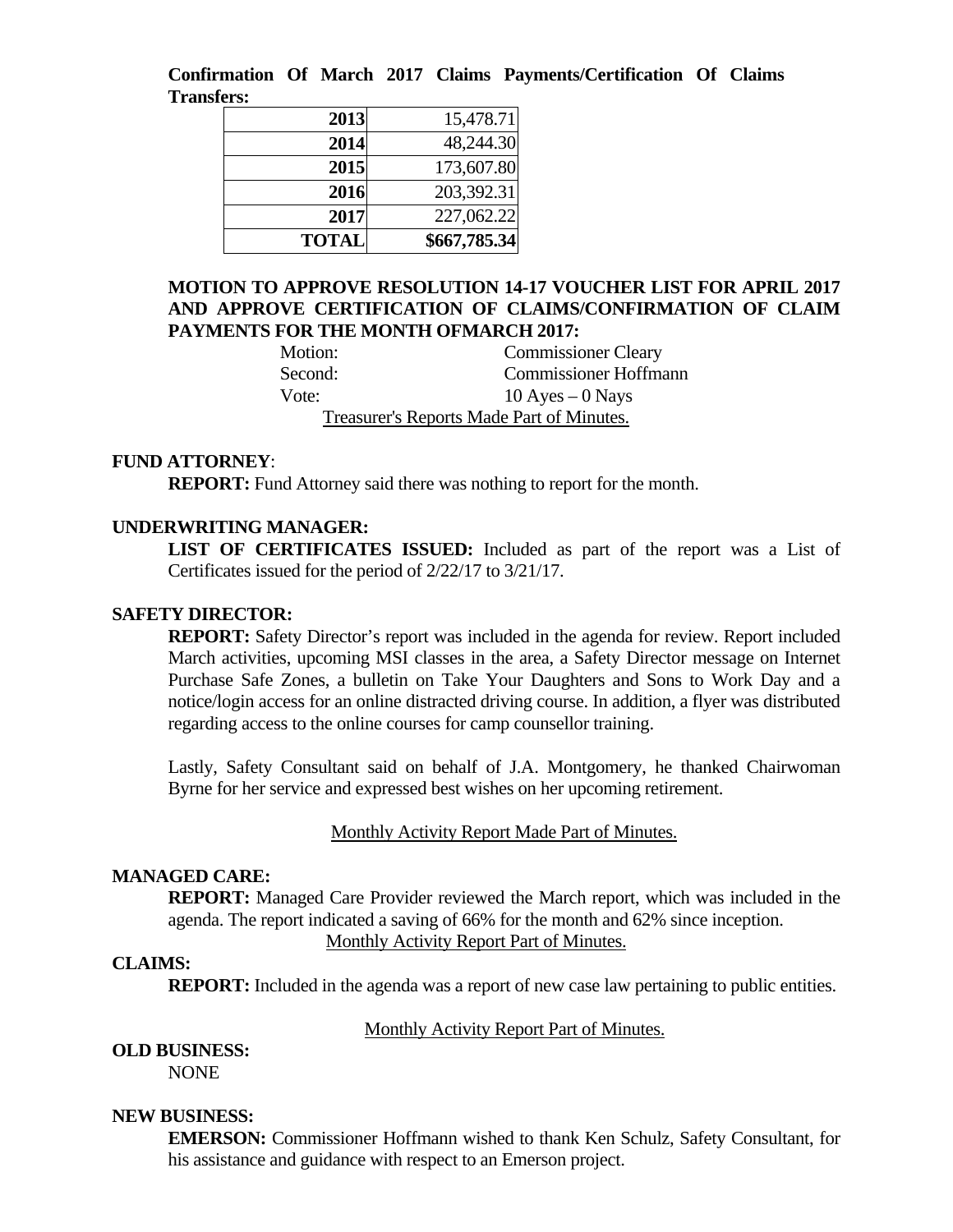#### **PUBLIC COMMENT:**  NONE

# **MOTION TO ADJOURN:**

 Motioned: Commissioner Pitofsky Second: Commissioner Cleary Vote: Unanimous

# **MEETING ADJOURNED: 6:04PM**

Nancy A. Ghani, Assisting Secretary For

# **PAUL HOELSCHER, SECRETARY**

Date Prepared: May 8, 2017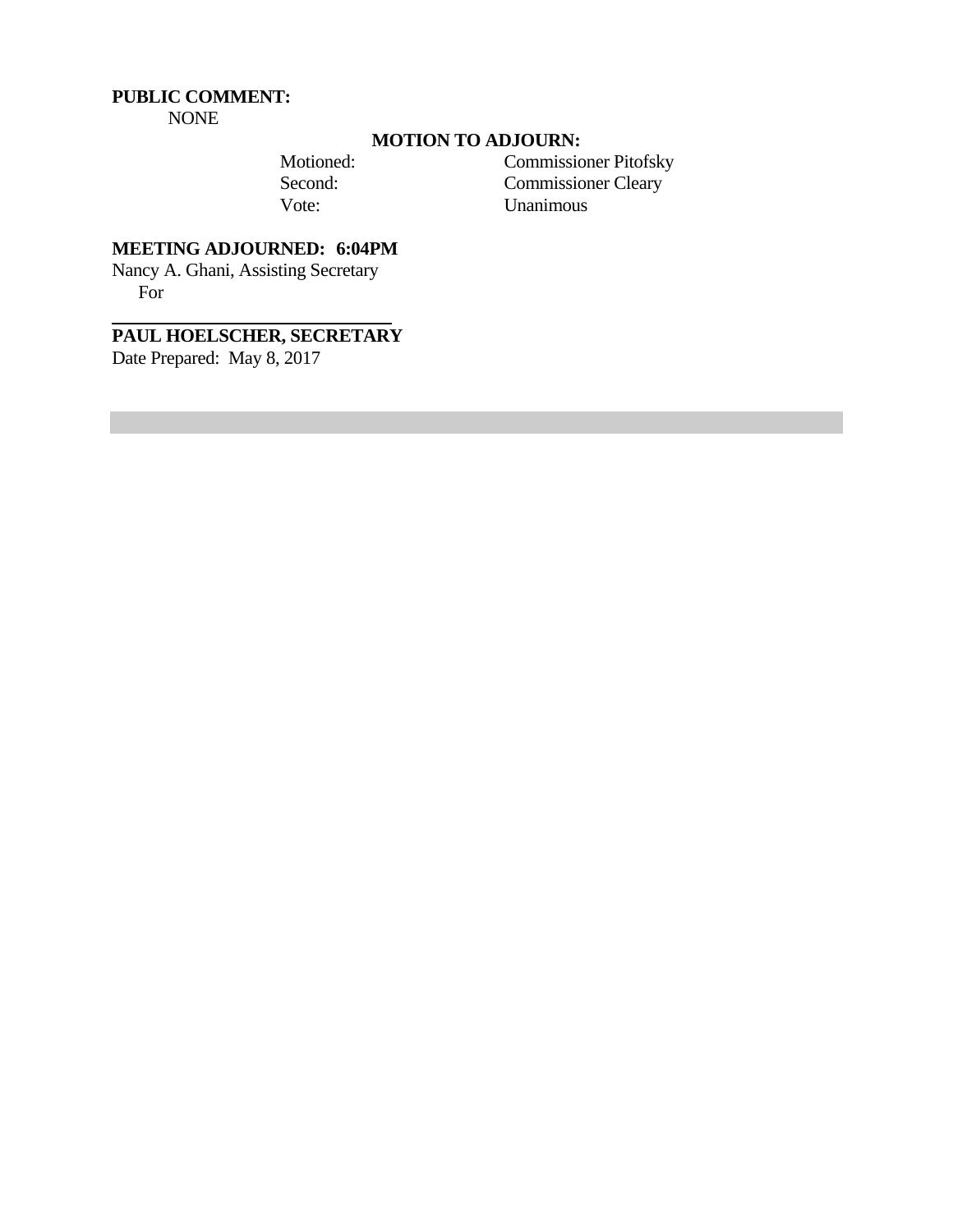### **RESOLUTION NO. 12-17**

# **BERGEN COUNTY MUNICIPAL JOINT INSURANCE FUND CERTIFICATION TO RATIFY ASSESSMENT MODIFICATION**

 **WHEREAS,** the following municipalities have incurred sewer backup claims in excess of the maximum as defined under the rules of the Bergen County Municipal Joint Insurance Fund; and

 **WHEREAS,** such modifications require amendments to the assessments of said municipalities;

 **NOW, THEREFORE, BE IT RESOLVED** that the Executive Committee hereby certifies the modifications as presented in the attached memo dated April 13, 2017; and, ratifies the action of the Executive Director/Administrator in making these changes.

The Bergen County Municipal Joint Insurance Fund at a public meeting held on April 20, 2017 adopted the foregoing Resolution.

# **BERGEN COUNTY MUNICIPAL JOINT INSURANCE FUND**

|             | Date: |  |
|-------------|-------|--|
| Chairperson |       |  |
|             |       |  |
|             |       |  |
| Attest:     |       |  |
|             | Date: |  |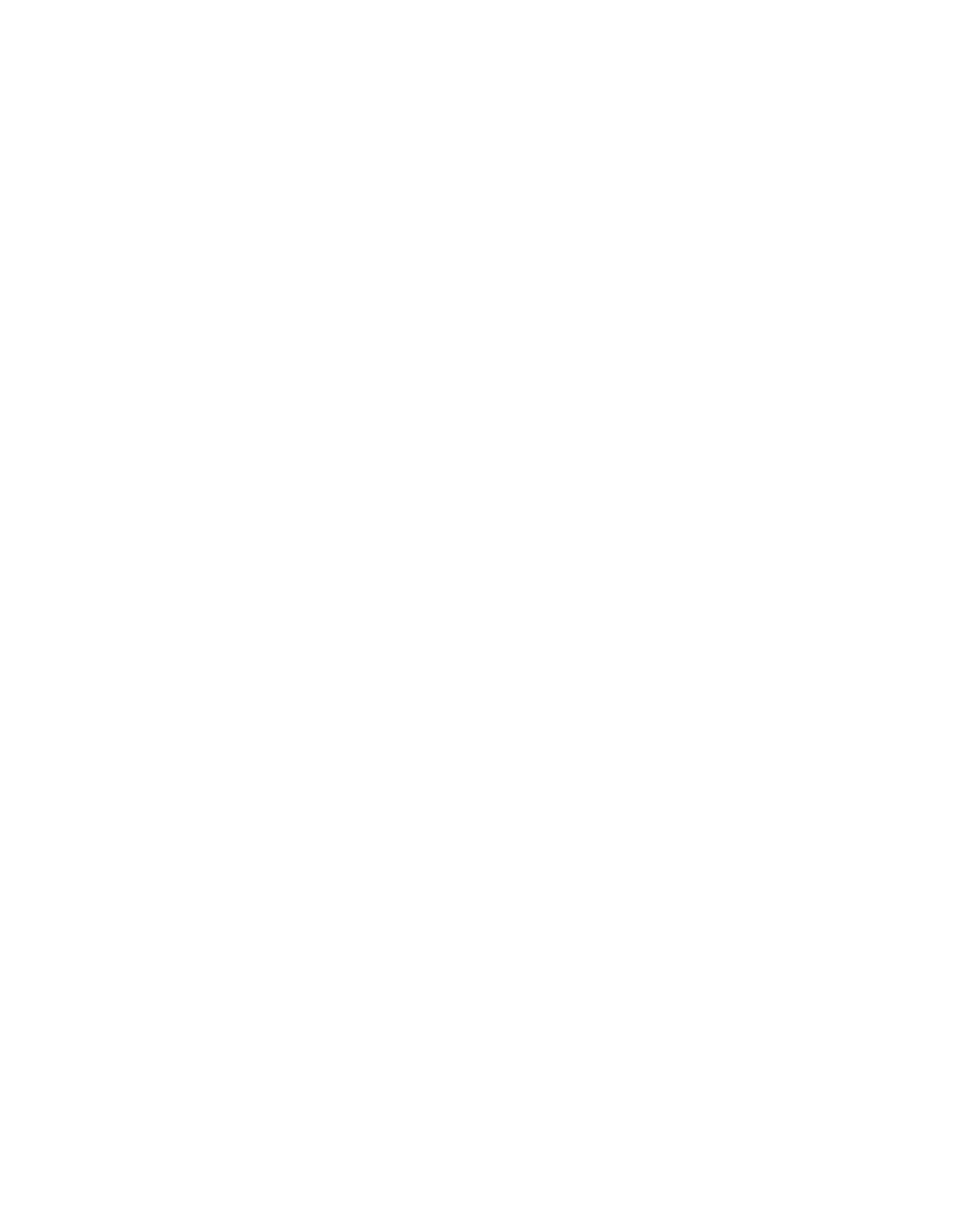# **RESOLUTION NO**: **13-17**

# **BERGEN COUNTY MUNICIPAL JOINT INSURANCE FUND**

# (hereafter referred to as "the FUND") **CONFIRMING THE CREATION OF AN AGGREGATE LOSS FUND CONTINGENCY ACCOUNT AND THE ANNUAL TRANSFER**

**WHEREAS**, NJAC 11:15-2.23 (f) 2 permits the FUND to establish an Aggregate Loss Fund Contingency Account and make annual contributions to this account, and

**WREREAS**, this regulation provides that this account may be utilized solely for the replenishment of a claim or loss retention account for losses in excess of budgeted losses for a fund year, and

**WHEREAS**, the FUND appropriated \$295,565 in 2016 and \$169,442 in 2017 to the Aggregate Loss Fund Contingency Account, and

WHEREAS, the FUND shall notify the NJ Department of Banking and Insurance within 30 days of transfers of monies from this account to a claim or loss retention account, and

**WHEREAS**, while this regulation permits the FUND to release without reservation funds not utilized from this account after completion of the second preceding year, and

**WHEREAS**, the FUND shall notify the Department in writing within 30 days of any release or prior contributions, and

**WHEREAS**, the FUND's Executive Committee declares that it is their intention not to release surplus from the Aggregate Loss Fund Contingency Account until this account has a balance at least equal to the statutory surplus that would be required of a reciprocal insurer domiciled or admitted to conduct business in New Jersey writing the same kinds and amounts of insurance as the FUND.

**NOW, THEREFORE BE IT RESOLVED** by the FUND's Governing Body that it hereby creates an Aggregate Loss Fund Contingency Account, and

**BE IT FURTHER RESOLVED t**hat the FUND's Governing Body transfers to the Aggregate Loss Fund Contingency Account the amount of \$295,565 plus interest collected with 2016 FUND assessments and the amount of \$169,442 plus interest collected with the 2017 FUND.

\_\_\_\_\_\_\_\_\_\_\_\_\_\_\_\_\_\_\_\_\_\_\_\_\_\_\_\_\_ \_\_\_\_\_\_\_\_\_\_\_\_\_\_\_\_\_\_\_\_\_\_

\_\_\_\_\_\_\_\_\_\_\_\_\_\_\_\_\_\_\_\_\_\_\_\_\_\_\_\_\_ \_\_\_\_\_\_\_\_\_\_\_\_\_\_\_\_\_\_\_\_\_\_

ADOPTED:

This day before the Governing Body:

Chairman date

Secretary date  $\alpha$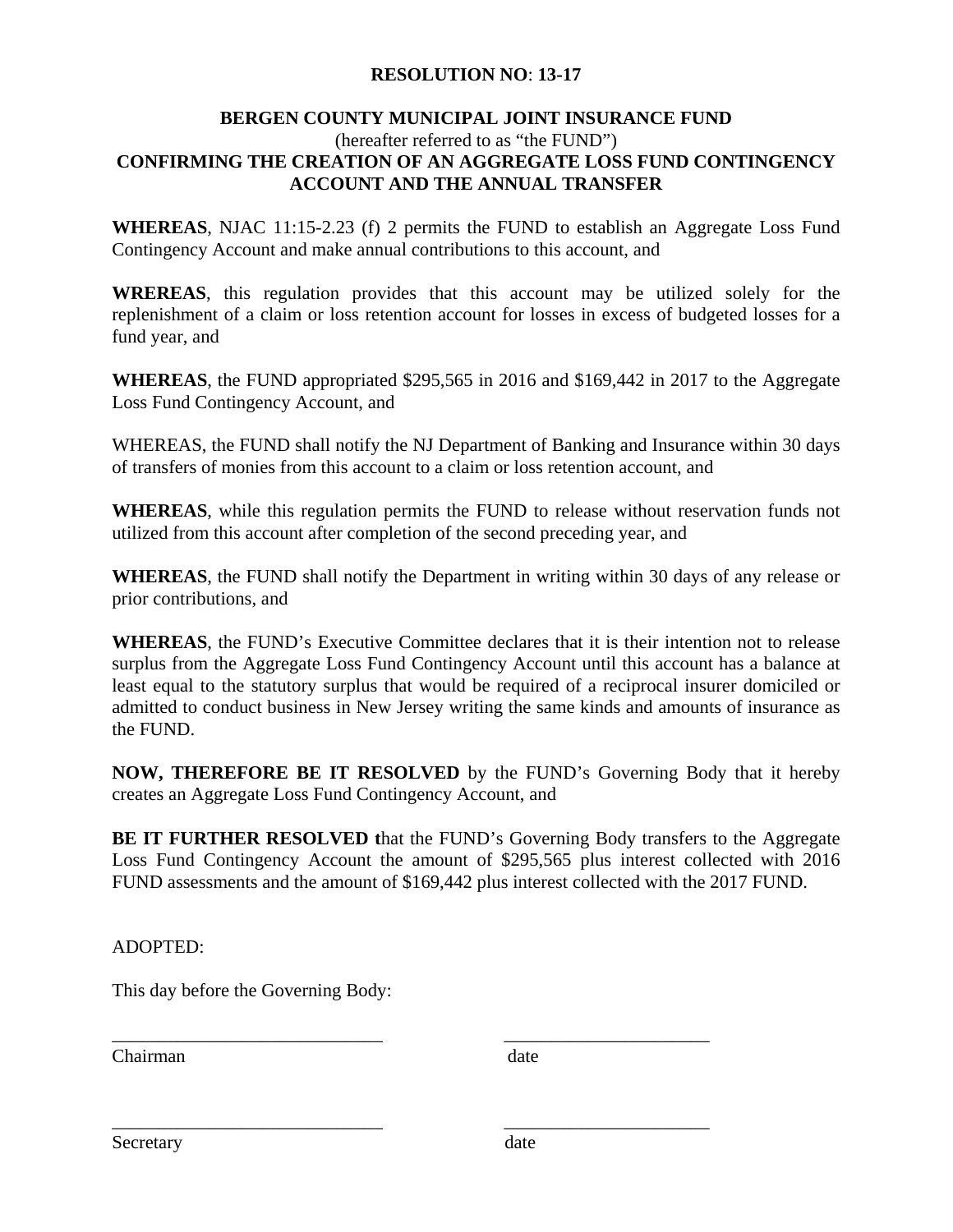# **BERGEN COUNTY MUNICIPAL JOINT INSURANCE FUND BILLS LIST**

#### **Resolution No. 14-17 APRIL 2017**

 **WHEREAS,** the Treasurer has certified that funding is available to pay the following bills:

**BE IT RESOLVED** that the Bergen County Municipal Joint Insurance Fund's Executive Board, hereby authorizes the Fund treasurer to issue warrants in payment of the following claims; and

**FURTHER**, that this authorization shall be made a permanent part of the records of the Fund.

| <b>FUND YEAR CLOSED YEAR</b><br><b>Check Number</b> | Vendor Name                   | Comment                                     | Invoice Amount        |
|-----------------------------------------------------|-------------------------------|---------------------------------------------|-----------------------|
| 001322<br>001322                                    | SOUTH BERGEN JOINT INSUR FUND | DIVIDEND FY 2001 - LITTLE FERRY - ADJ       | 270.00<br>270.00      |
|                                                     |                               | <b>Total Payments Closed Year</b><br>270.00 |                       |
| <b>FUND YEAR 2016</b><br><b>Check Number</b>        | Vendor Name                   | Comment                                     | <b>Invoice Amount</b> |
| 001323                                              |                               |                                             |                       |
| 001323                                              | <b>EMERSON BOROUGH</b>        | 2016 SIP - GOLD AWARD - 3/7/17              | 2,000.00<br>2,000.00  |
| 001324                                              |                               |                                             |                       |
| 001324                                              | NEW MILFORD BOROUGH           | REFUND OF OVERPAID 4TH QTR 2016 ASSESSM     | 2,127.66<br>2,127.66  |
| 001325                                              |                               |                                             |                       |
| 001325                                              | <b>LEONIA BOROUGH</b>         | 2016 SIP - SILVER AWARD - 3/7/17            | 1,500.00<br>1,500.00  |
| 001326                                              |                               |                                             |                       |
| 001326                                              | PARK RIDGE BOROUGH            | 2016 - SIP - PLATINUM - 3/7/17              | 2,500.00              |
| 001327                                              |                               |                                             | 2,500.00              |
| 001327                                              | WOODCLIFF LAKE BOROUGH        | 2016 - SIP - BRONZE AWARD - 3/7/17          | 1,000.00              |
|                                                     |                               |                                             | 1,000.00              |
| 001328<br>001328                                    | OLD TAPPAN BOROUGH            | 2016 - SIP - BRONZE AWARD - 3/7/17          | 1,000.00              |
|                                                     |                               |                                             | 1,000.00              |
| 001329                                              |                               |                                             |                       |
| 001329                                              | <b>RIVER VALE TOWNSHIP</b>    | 2016 - SIP - SILVER AWARD - 3/7/17          | 1,500.00<br>1,500.00  |
| 001330                                              |                               |                                             |                       |
| 001330                                              | <b>RIVER EDGE BOROUGH</b>     | 2016 - SIP - BRONZE AWARD - 3/7/17          | 1,000.00              |
| 001331                                              |                               |                                             | 1,000.00              |
| 001331                                              | <b>ALPINE BOROUGH</b>         | 2016 - SIP - GOLD AWARD - 3/7/17            | 2,000.00              |
|                                                     |                               |                                             | 2,000.00              |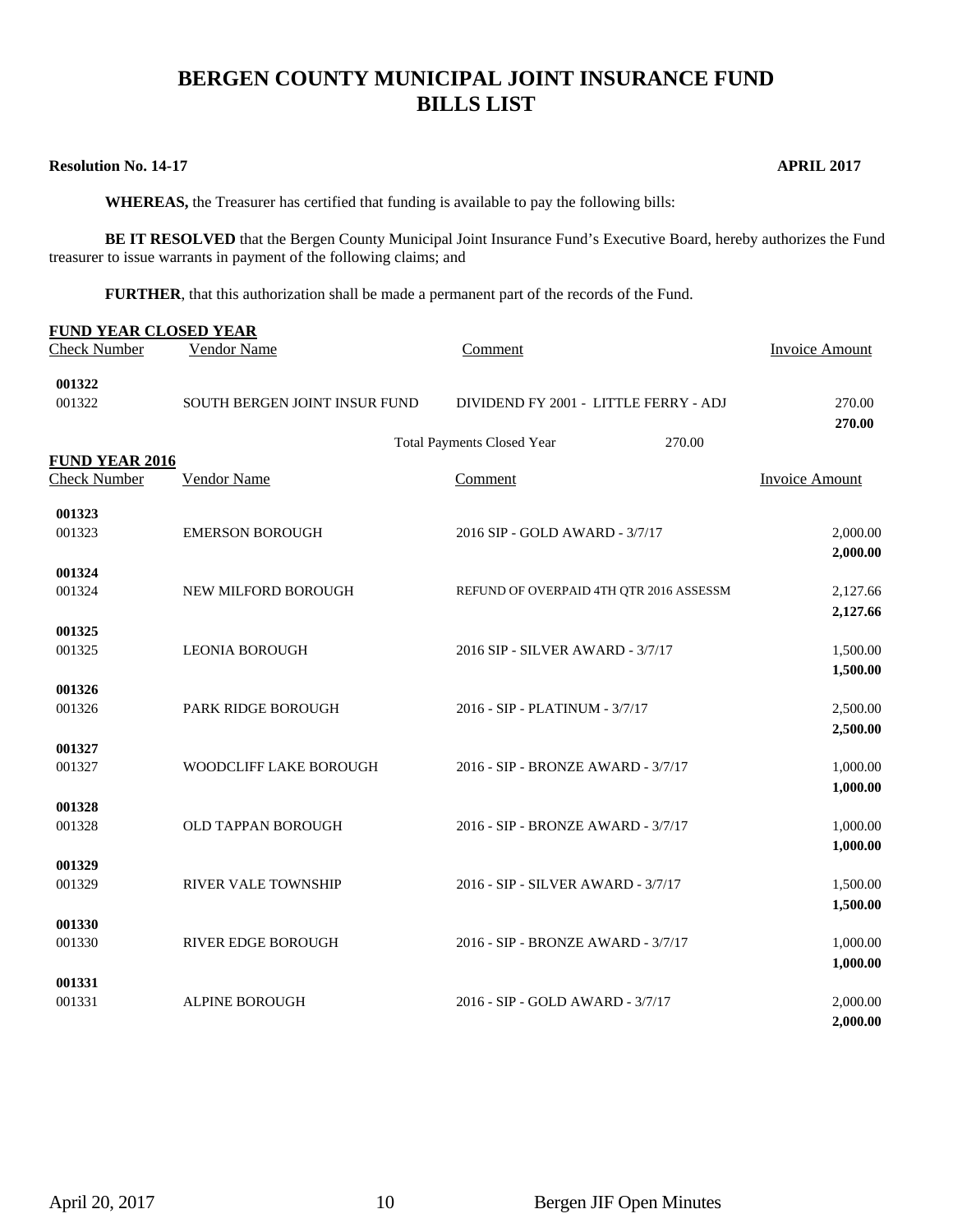| 001332                                       |                                                                  |                                               |           |                                                     |
|----------------------------------------------|------------------------------------------------------------------|-----------------------------------------------|-----------|-----------------------------------------------------|
| 001332                                       | ALLENDALE BOROUGH                                                | 2016 - SIP - SILVER AWARD - 3/7/17            |           | 1,500.00<br>1,500.00                                |
| 001333<br>001333                             | <b>CRESSKILL BOROUGH</b>                                         | 2016 - SIP - SILVER AWARD - 3/7/17            |           | 1,500.00<br>1,500.00                                |
| 001334<br>001334                             | BERGENFIELD BOROUGH                                              | 2016 - SIP - SILVER AWARD - 3/7/17            |           | 1,500.00<br>1,500.00                                |
| 001335<br>001335                             | FRANKLIN LAKES BOROUGH                                           | 2016 - SIP - SILVER AWARD - 3/7/17            |           | 1,500.00<br>1,500.00                                |
| 001336<br>001336                             | HARRINGTON PARK BOROUGH                                          | 2016 - SIP - BRONZE AWARD - 3/7/17            |           | 1,000.00<br>1,000.00                                |
| 001337<br>001337                             | <b>RAMSEY BOROUGH</b>                                            | 2016 - SIP - SILVER AWARD - 3/7/17            |           | 1,500.00<br>1,500.00                                |
| 001338<br>001338                             | UPPER SADDLE RIVER BOROUGH                                       | 2016 - SIP - GOLD AWARD - 3/7/17              |           | 2,000.00<br>2,000.00                                |
| 001339<br>001339                             | <b>MAHWAH TOWNSHIP</b>                                           | 2016 - SIP - BRONZE AWARD - 3/7/17            |           | 1,000.00                                            |
| 001340<br>001340                             | HO-HO-KUS BOROUGH                                                | 2016 - SIP - BRONZE AWARD - 3/7/17            |           | 1,000.00<br>1,000.00                                |
| 001341<br>001341                             | RIDGEWOOD VILLAGE                                                | 2016 - SIP - GOLD AWARD - 3/7/17              |           | 1,000.00<br>2,000.00                                |
| 001342<br>001342                             | FAIR LAWN BOROUGH                                                | 2016 - SIP - SILVER AWARD - 3/7/17            |           | 2,000.00<br>1,500.00                                |
|                                              |                                                                  | Total Payments FY 2016                        | 30,627.66 | 1,500.00                                            |
| <b>FUND YEAR 2017</b><br><b>Check Number</b> | <b>Vendor Name</b>                                               | <b>Comment</b>                                |           | <b>Invoice Amount</b>                               |
| 001343<br>001343                             | MUNICIPAL EXCESS LIABILITY JIF                                   | FAITHFUL PERFORMANCE BOND 2ND QTR 2017        |           | 3,950.14<br>3,950.14                                |
| 001344<br>001344                             | BERGEN RISK MANAGERS, INC.                                       | COST CONTAINMENT SERVICES - 04/2017           |           | 35,225.26                                           |
| 001345<br>001345<br>001345                   | MUNICIPAL EXCESS LIABILITY JIF<br>MUNICIPAL EXCESS LIABILITY JIF | MEL PROPERTY 2ND QTR 2017<br>MEL 2ND QTR 2017 |           | 35,225.26<br>287,853.96<br>690,802.91<br>978,656.87 |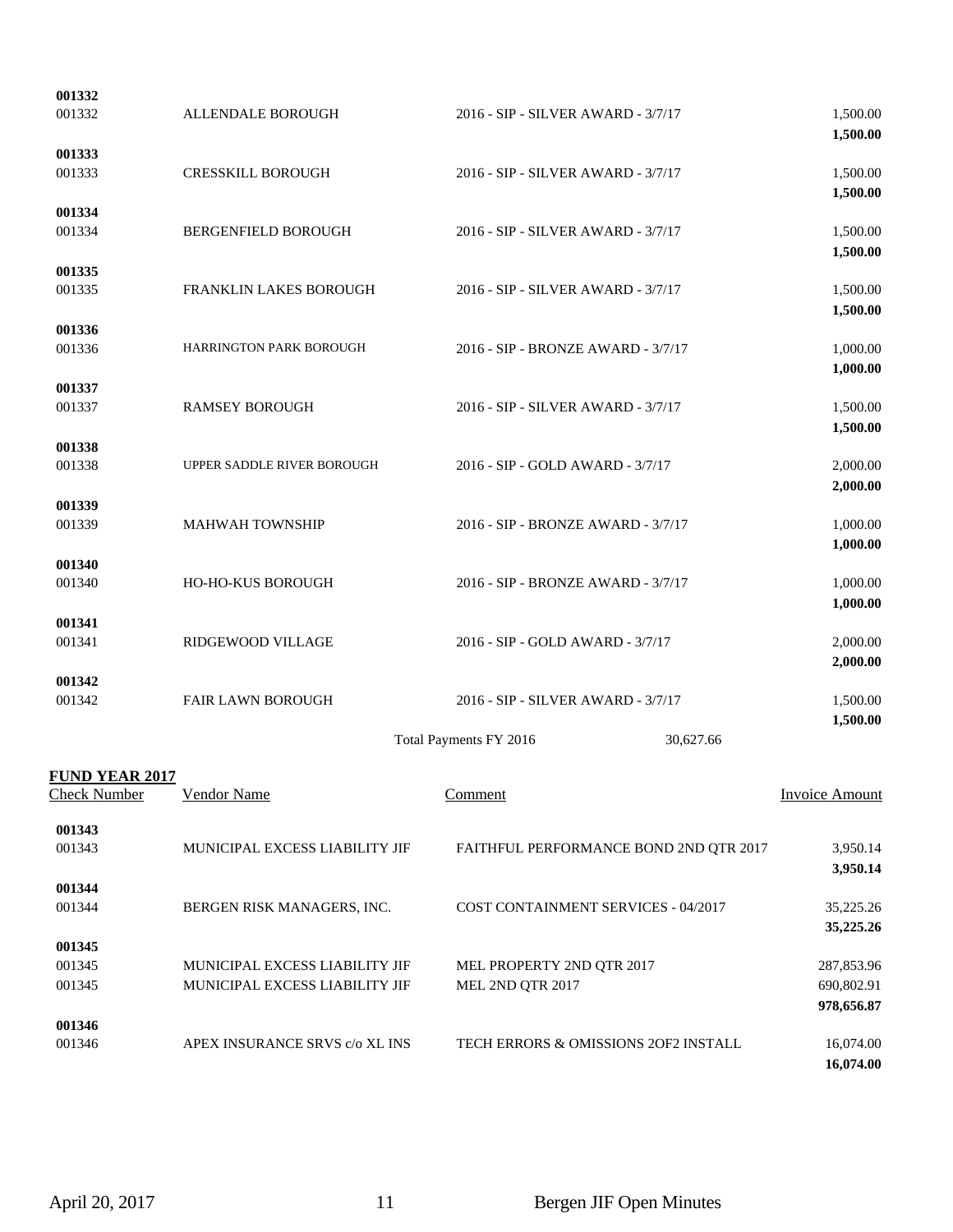| 001347           |                                     |                                                    |                        |
|------------------|-------------------------------------|----------------------------------------------------|------------------------|
| 001347           | APEX INS SRVSc/o QBEINSURANCE       | <b>VOLUNT EMRG SERV DIR &amp; OFF 20F2 INSTALL</b> | 12,242.50              |
| 001347           | APEX INS SRVSc/o QBEINSURANCE       | POL/EPL 2 OF 2 INSTALLMENT 2017                    | 860,019.50             |
|                  |                                     |                                                    | 872,262.00             |
| 001348           |                                     |                                                    |                        |
| 001348           | <b>APEX INS SRVSc/o BEAZLEY</b>     | TECH ERRORS & OMISSIONS 1OF2 INSTALL               | 8,465.00               |
|                  |                                     |                                                    | 8,465.00               |
| 001349           |                                     |                                                    |                        |
| 001349           | BERGEN RISK MANAGERS, INC.          | <b>TPA FEE 04/2017</b>                             | 28,614.63              |
| 001349           | BERGEN RISK MANAGERS, INC.          | CLAIMS-FROI REPORTS - 04/2017                      | 1,445.91               |
|                  |                                     |                                                    | 30,060.54              |
| 001350           |                                     |                                                    |                        |
| 001350           | JIF CLAIMS, L.L.C.                  | LIABILITY CLAIMS ADMIN - 04/2017                   | 30,497.92<br>30,497.92 |
| 001351           |                                     |                                                    |                        |
| 001351           | J.A. MONTGOMERY RISK CONTROL        | <b>LOSS CONTROL SERVICES - 04/2017</b>             | 14,824.19              |
|                  |                                     |                                                    | 14,824.19              |
| 001352           |                                     |                                                    |                        |
| 001352           | PERMA RISK MANAGEMENT SERVICES      | POSTAGE FEE 03/2017                                | 36.45                  |
| 001352           | PERMA RISK MANAGEMENT SERVICES      | <b>EXECUTIVE DIRECTOR FEE 04/2017</b>              | 28, 243. 33            |
|                  |                                     |                                                    | 28,279.78              |
| 001353           |                                     |                                                    |                        |
| 001353           | THE ACTUARIAL ADVANTAGE             | ACTUARIAL CONSULTING SERVICES - 04/2017            | 4,317.00               |
|                  |                                     |                                                    | 4,317.00               |
| 001354           |                                     |                                                    |                        |
| 001354           | HUNTINGTON BAILEY, L.L.P.           | ATTORNEY FEE 04/2017                               | 5,164.06               |
|                  |                                     |                                                    | 5,164.06               |
| 001355           |                                     |                                                    |                        |
| 001355           | <b>ALAN NEGREANN</b>                | TREASURER FEE 03/2017                              | 2,377.00               |
|                  |                                     |                                                    | 2,377.00               |
| 001356           |                                     |                                                    |                        |
| 001356           | <b>CONNER STRONG &amp; BUCKELEW</b> | UNDERWRITING MANAGER FEE 04/2017                   | 1,435.83               |
|                  |                                     |                                                    | 1,435.83               |
| 001357<br>001357 | MUNICIPAL EXCESS LIABILITY JIF      | REIMBURSE THE SETUP OF JIF WEBSITES                | 500.00                 |
| 001357           | MUNICIPAL EXCESS LIABILITY JIF      | MSI 2ND QTR 2017                                   | 18,123.07              |
|                  |                                     |                                                    | 18,623.07              |
| 001358           |                                     |                                                    |                        |
| 001358           | NEWTECH SERVICES, INC.              | MONTHLY WEBISTE MIANTENANCE/HOSTNG 4/17            | 75.00                  |
|                  |                                     |                                                    | 75.00                  |
| 001359           |                                     |                                                    |                        |
| 001359           | EIFERT, FRENCH & CO., INC.          | RMC FEE 2ND QTR 2017 - TENAFLY                     | 11,159.68              |
| 001359           | EIFERT, FRENCH & CO., INC.          | RMC FEE 2ND QTR 2017 - RIVER VALE                  | 5,644.32               |
| 001359           | EIFERT, FRENCH & CO., INC.          | RMC FEE 2ND QTR 2017 - ALPINE                      | 2,066.92               |
| 001359           | EIFERT, FRENCH & CO., INC.          | RMC FEE 2ND QTR 2017 - HARRINGTON PARK             | 3,177.20               |
|                  |                                     |                                                    | 22,048.12              |
| 001360           |                                     |                                                    |                        |
| 001360           | ALLSTATE INFORMATION MANAGEMNT      | ACCT: 408 - ACT & STOR 2/28/2017                   | 63.36                  |
|                  |                                     |                                                    | 63.36                  |
| 001361           |                                     |                                                    |                        |
| 001361           | <b>CONKLIN &amp; KRAFT AGENCY</b>   | RMC FEE 2ND QTR 2017 - LEONIA BORO                 | 3,709.50               |
| 001361           | <b>CONKLIN &amp; KRAFT AGENCY</b>   | RMC FEE 2ND QTR 2017 - ORADELL BORO                | 5,599.84               |
|                  |                                     |                                                    | 9,309.34               |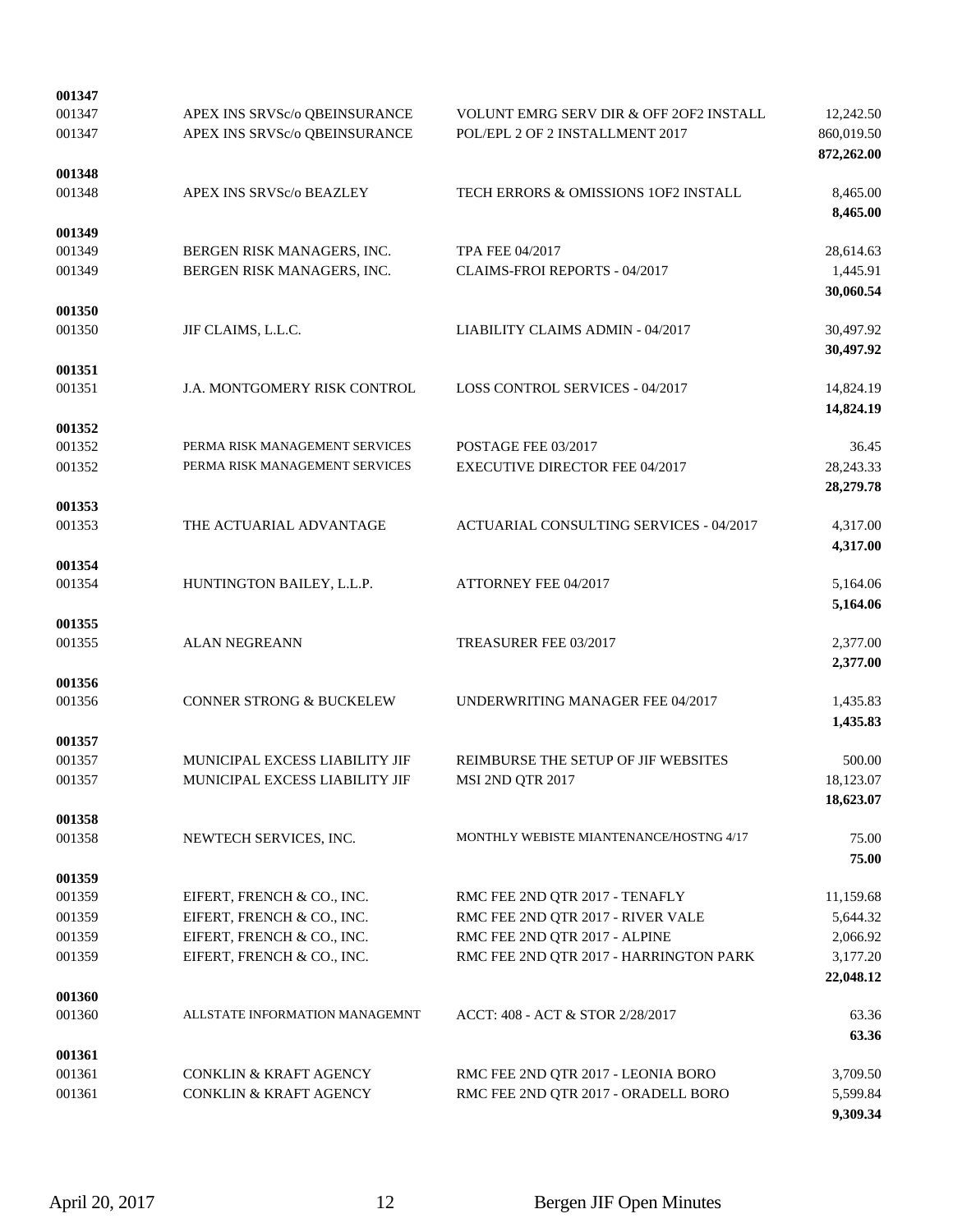| 001362           |                                            |                                                                              |                      |
|------------------|--------------------------------------------|------------------------------------------------------------------------------|----------------------|
| 001362           | RAYMOND A. CELENTAINO                      | RMC FEE 2ND QTR 2017 - WALDWICK                                              | 5,738.05<br>5,738.05 |
| 001363           |                                            |                                                                              |                      |
| 001363           | <b>VIC FADINI</b>                          | RMC FEE 2ND QTR 2017 - WASHINGTON TWP                                        | 5,346.32             |
| 001363           | <b>VIC FADINI</b>                          | RMC FEE 2ND QTR 2017 - NORWOOD                                               | 3,236.51             |
| 001364           |                                            |                                                                              | 8,582.83             |
| 001364           | GJEM INSURANCE AGENCY, INC.                | RMC FEE 2ND QTR 2017 - RIVER EDGE                                            | 6,048.89             |
| 001364           | GJEM INSURANCE AGENCY, INC.                | RMC FEE 2ND QTR 2017 - BERGENFIELD                                           | 13,986.87            |
|                  |                                            |                                                                              | 20,035.76            |
| 001365           |                                            |                                                                              |                      |
| 001365           | OTTERSTEDT INS AGENCY, INC.                | RMC FEE 2ND QTR 2017 - NORTHVALE                                             | 3,864.16             |
| 001366           |                                            |                                                                              | 3,864.16             |
| 001366           | REGIONAL RISK MANAGERS, LLC                | RMC FEE 2ND QTR 2017 - OLD TAPPAN                                            | 3,545.71             |
|                  |                                            |                                                                              | 3,545.71             |
| 001367           |                                            |                                                                              |                      |
| 001367           | TRINITY BROKERAGE INC.                     | RMC FEE 2ND QTR 2017 - CLOSTER                                               | 5,578.36             |
|                  |                                            |                                                                              | 5,578.36             |
| 001368<br>001368 | PROFESSIONAL INSURANCE ASSOC.              |                                                                              |                      |
| 001368           | PROFESSIONAL INSURANCE ASSOC.              | RMC FEE 2ND QTR 2017 - WOODCLIFF LAKE<br>RMC FEE 2ND QTR 2017 - SADDLE RIVER | 4,581.21<br>2,728.90 |
| 001368           | PROFESSIONAL INSURANCE ASSOC.              | RMC FEE 2ND QTR 2017 - FAIR LAWN                                             | 10,142.27            |
| 001368           | PROFESSIONAL INSURANCE ASSOC.              | RMC FEE 2ND QTR 2017 - MONTVALE                                              | 5,465.43             |
| 001368           | PROFESSIONAL INSURANCE ASSOC.              | RMC FEE 2ND QTR 2017 - RAMSEY                                                | 10,015.35            |
|                  |                                            |                                                                              | 32,933.16            |
| 001369           |                                            |                                                                              |                      |
| 001369           | STEPHEN P. PUNTASECCA CPCU, AAI            | RMC FEE 2ND QTR 2017 - MIDLAND PARK                                          | 3,756.78<br>3,756.78 |
| 001370           |                                            |                                                                              |                      |
| 001370           | PIA McCARTHY FORDE                         | RMC FEE 2ND QTR 2017 - MAHWAH TWP                                            | 14,185.41            |
| 001370           | PIA McCARTHY FORDE                         | RMC FEE 2ND QTR 2017 - CRESSKILL                                             | 6,687.19             |
| 001370           | PIA McCARTHY FORDE                         | RMC FEE 2ND QTR 2017 - FRANKLIN LAKES                                        | 5,933.84             |
|                  |                                            |                                                                              | 26,806.44            |
| 001371<br>001371 | EASTERN INSURORS, LLC.                     | RMC FEE 2ND QTR 2017 - WYCKOFF TWP                                           | 6,883.64             |
| 001371           | EASTERN INSURORS, LLC.                     | RMC FEE 2ND QTR 2017 - HO-HO-KUS BORO                                        | 4,373.86             |
|                  |                                            |                                                                              | 11,257.50            |
| 001372           |                                            |                                                                              |                      |
| 001372           | NELSON PATTERSON AGENCY, INC.              | RMC FEE 2ND QTR 2017 - LEONIA BORO                                           | 3,709.49             |
| 001372           | NELSON PATTERSON AGENCY, INC.              | RMC FEE 2ND QTR 2017 - UPPER SADDLE RIVER                                    | 4,941.02             |
| 001372           | NELSON PATTERSON AGENCY, INC.              | RMC FEE 2ND QTR 2017 - NEW MILFORD                                           | 9,909.15             |
|                  |                                            |                                                                              | 18,559.66            |
| 001373           |                                            |                                                                              |                      |
| 001373<br>001373 | BURTON AGENCY, INC.<br>BURTON AGENCY, INC. | RMC FEE 2ND QTR 2017 - WESTWOOD<br>RMC FEE 2ND QTR 2017 - GELN ROCK          | 7,545.95<br>7,768.45 |
| 001373           | BURTON AGENCY, INC.                        | RMC FEE 2ND QTR 2017 - HILSSDALE                                             | 5,896.76             |
|                  |                                            |                                                                              | 21,211.16            |
| 001374           |                                            |                                                                              |                      |
| 001374           | THE VOZZA AGENCY                           | RMC FEE 2ND QTR 2017 - PARK RIDGE                                            | 7,036.81             |
| 001374           | THE VOZZA AGENCY                           | RMC FEE 2ND QTR 2017 - EMERSON                                               | 2,895.14             |
|                  |                                            |                                                                              | 9,931.95             |